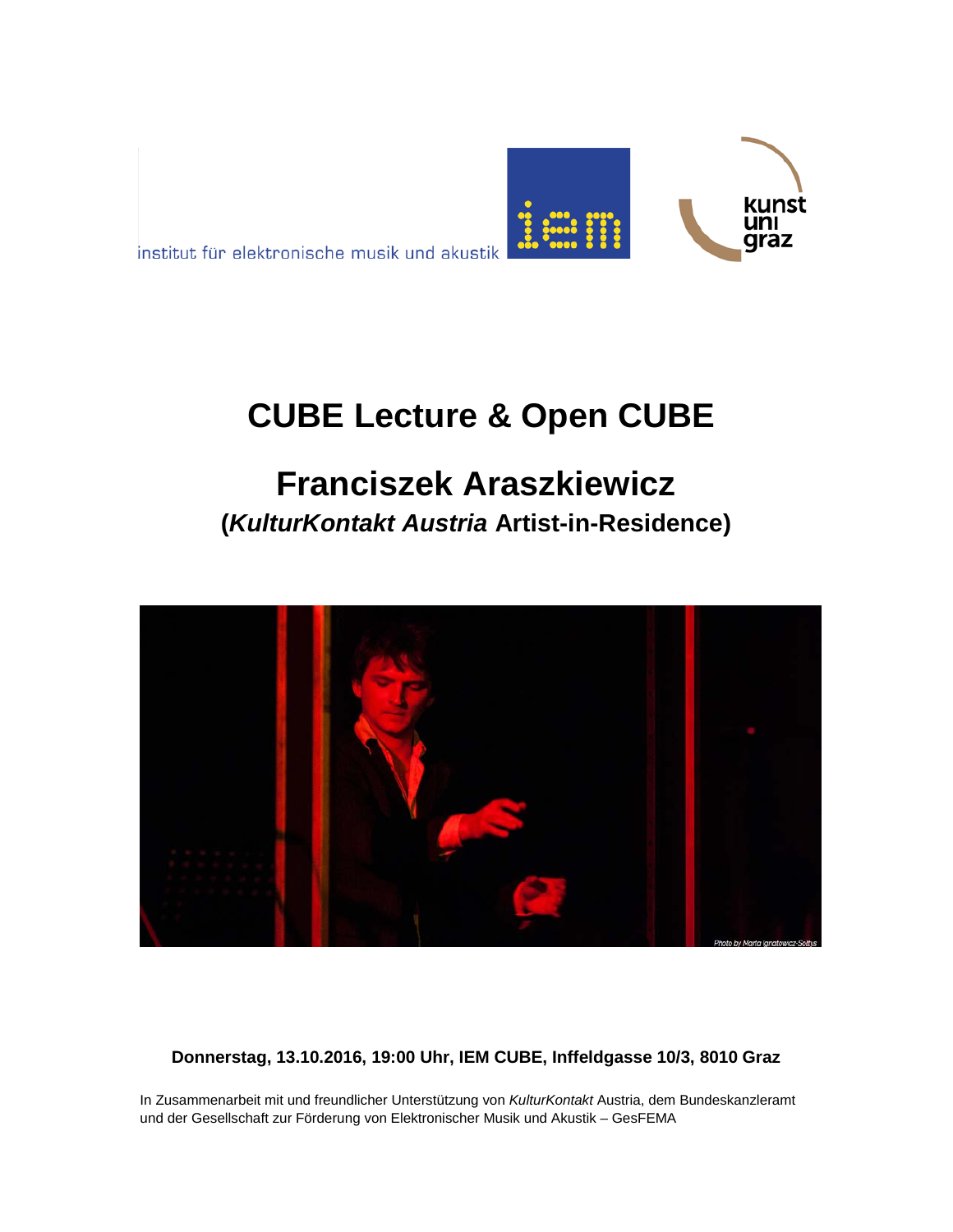### **Franciszek Araszkiewicz (***KulturKontakt Austria* **Artist-in-Residence)**

#### **19h00 CUBE Lecture and Open CUBE**

.

#### **Music for electronics governed by brainwaves**

The principal subject of this lecture consists in describing chosen examples from music literature utilizing the technique of governing the music material by activity of human brain being scanned in real time, and discussing the main virtues and problems beyond the concept. Firstly, the pioneering *Music for solo performer* (1965) by Alvin Lucier will be discussed. Secondly, examples from newest polish music will be described, including *Waves* (2014) and *Cymatic Brain* (2015) by Marek Chołoniewski, as well as *Matchpoint: Sound of Brain* (2015), performance by Franciszek Araszkiewicz and Horst Konietzny (Munich*), Paradoxes 2* for piano and electronics governed by brainwaves (2015), *Palindromic Brainwaves* for voice and electronics (2015) by Franciszek Araszkiewicz, and *Double Brain*  (2016) by Araszkiewicz/Chołoniewski. Technique of streaming amplitudes of brainwaves in eight frequencies as well as average calculated states of concentration, relaxation and eye movement, utilizing the Brainwave OSC software and MAX/MSP patches will be discussed in detail. Particular stress will be put on the issue of interaction between brain activity and live electronics layer, as well as the way audiences can perceive it. The technique of performing/composing will be discussed as being a type of interactive improvisation on stochastic phenomena.